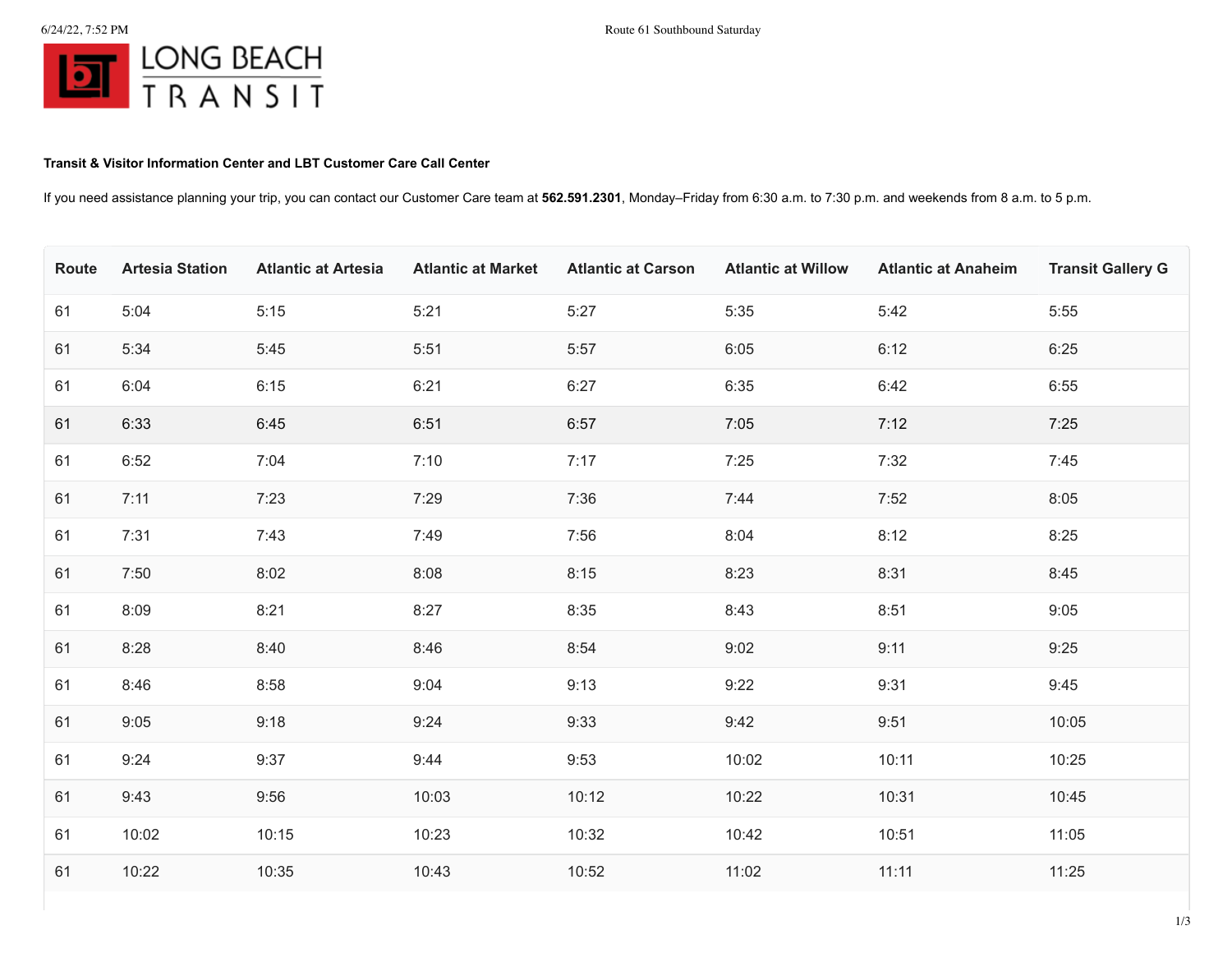## 6/24/22, 7:52 PM Route 61 Southbound Saturday

| <b>Route</b> | <b>Artesia Station</b> | <b>Atlantic at Artesia</b> | <b>Atlantic at Market</b> | <b>Atlantic at Carson</b> | <b>Atlantic at Willow</b> | <b>Atlantic at Anaheim</b> | <b>Transit Gallery G</b> |
|--------------|------------------------|----------------------------|---------------------------|---------------------------|---------------------------|----------------------------|--------------------------|
| 61           | 10:42                  | 10:55                      | 11:03                     | 11:12                     | 11:22                     | 11:31                      | 11:45                    |
| 61           | 11:02                  | 11:15                      | 11:23                     | 11:32                     | 11:42                     | 11:51                      | 12:05                    |
| 61           | 11:22                  | 11:35                      | 11:43                     | 11:52                     | 12:02                     | 12:11                      | 12:25                    |
| 61           | 11:42                  | 11:55                      | 12:03                     | 12:12                     | 12:22                     | 12:31                      | 12:45                    |
| 61           | 12:02                  | 12:15                      | 12:23                     | 12:32                     | 12:42                     | 12:51                      | 1:05                     |
| 61           | 12:22                  | 12:35                      | 12:43                     | 12:52                     | 1:02                      | 1:11                       | 1:25                     |
| 61           | 12:42                  | 12:55                      | 1:03                      | 1:12                      | 1:22                      | 1:31                       | 1:45                     |
| 61           | 1:02                   | 1:15                       | 1:23                      | 1:32                      | 1:42                      | 1:51                       | 2:05                     |
| 61           | 1:22                   | 1:35                       | 1:43                      | 1:52                      | 2:02                      | 2:11                       | 2:25                     |
| 61           | 1:42                   | 1:55                       | 2:03                      | 2:12                      | 2:22                      | 2:31                       | 2:45                     |
| 61           | 2:02                   | 2:15                       | 2:23                      | 2:32                      | 2:42                      | 2:51                       | 3:05                     |
| 61           | 2:20                   | 2:33                       | 2:42                      | 2:51                      | 3:01                      | 3:10                       | 3:25                     |
| 61           | 2:41                   | 2:54                       | 3:03                      | 3:12                      | 3:22                      | 3:30                       | 3:45                     |
| 61           | 3:01                   | 3:14                       | 3:23                      | 3:32                      | 3:42                      | 3:50                       | 4:05                     |
| 61           | 3:22                   | 3:35                       | 3:43                      | 3:52                      | 4:02                      | 4:10                       | 4:25                     |
| 61           | 3:42                   | 3:55                       | 4:03                      | 4:12                      | 4:22                      | 4:30                       | 4:45                     |
| 61           | 4:02                   | 4:15                       | 4:23                      | 4:32                      | 4:42                      | 4:50                       | 5:05                     |
| 61           | 4:23                   | 4:36                       | 4:43                      | 4:52                      | 5:02                      | 5:10                       | 5:25                     |
| 61           | 4:43                   | 4:56                       | 5:03                      | 5:12                      | 5:22                      | 5:30                       | 5:45                     |
| 61           | 5:03                   | 5:16                       | 5:23                      | 5:32                      | 5:42                      | 5:50                       | 6:05                     |
| 61           | 5:23                   | 5:36                       | 5:43                      | 5:52                      | 6:02                      | 6:10                       | 6:25                     |